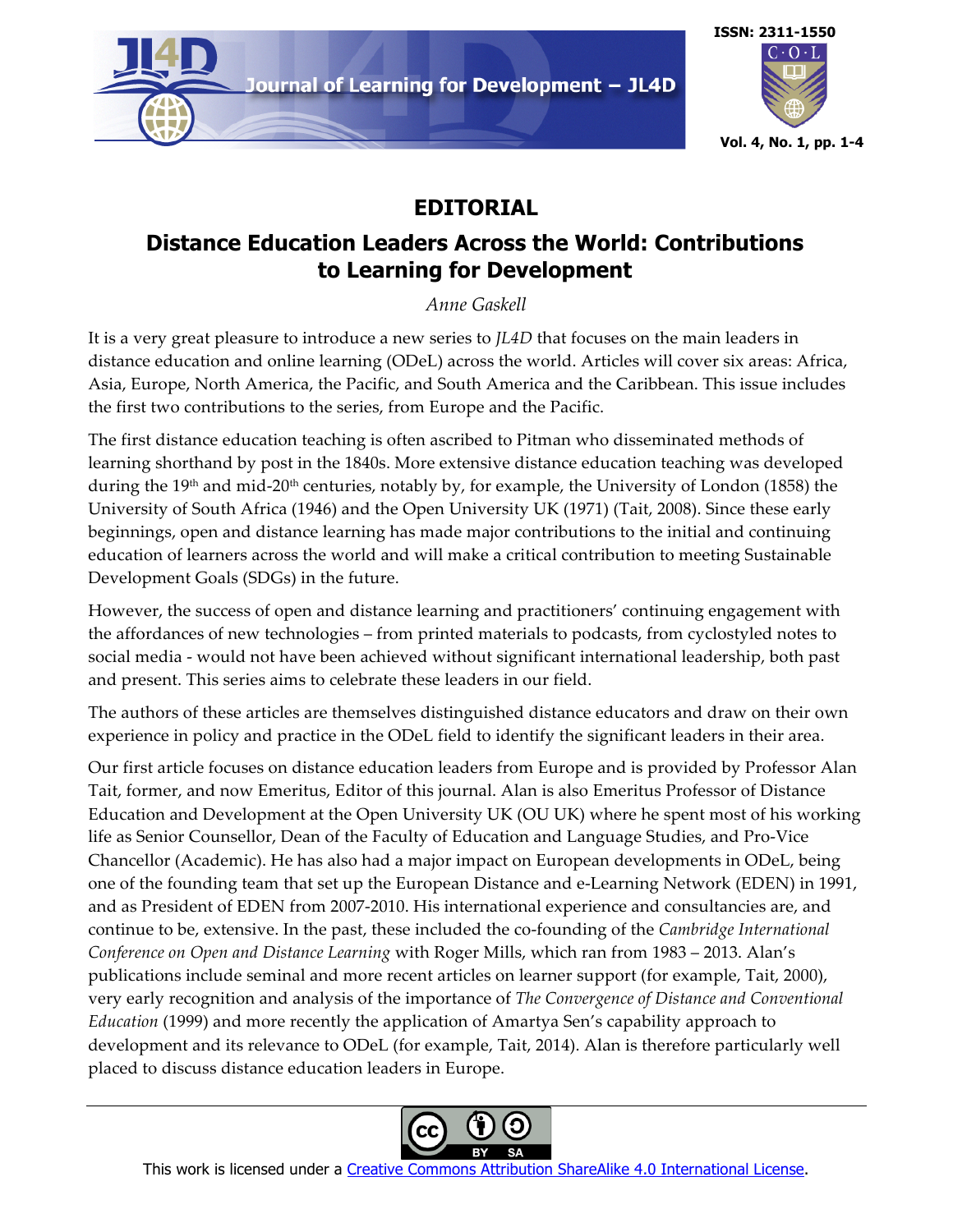Our second article in this series covers the Pacific region and is authored by Dr Carina Bossu from the Tasmanian Institute of Learning and Teaching at the University of Tasmania; Carina is also Fellow of the Australasian Society for Computers in Learning in Tertiary Education (ASCILITE). Carina's original work concerned the policy and staff development practices in place to support distance educators and she is now a leading proponent of the potential of Open Educational Resources (OERs) and Open Educational Practices (OEP) to support learning and teaching in higher and distance education. She is particularly interested in the ways in which OER and OEP can promote social inclusion (Bossu, Bull & Brown, 2012) and increase equity (Willems & Bossu, 2012). She has also contributed to discussions about the, perhaps surprising, lack of uptake of OER and OEP in Australia and how this might be resolved through a new Feasibility Protocol (Bossu, Bull & Brown, 2015). Carina has worked in collaborations with institutions in New Zealand and Fiji and so has extensive experience of the Pacific area.

Our two invited articles emphasise the importance of online and digital technologies for the future, both by empowering individuals through self-directed online learning and by contributing to the professional development of the teachers who are so critically needed in many parts of the world.

Bonk & Lee discuss learning preferences, motivations, and perceptions of life change through the findings from a survey completed by 159 participants studying a Massive Open Online Course (MOOC). It is clear from the results that informal online study by self-directed learners can be very empowering, increase learning motivation and make a major contribution towards personal development.

Digital technologies have a significant role in Moon & Villet's important article on the crisis in availability of qualified teachers in Sub-Saharan Africa. This has a major impact on the learning of children: after three years of primary public schooling 70% could not read a sentence and 20% could not recognise numbers. The authors argue that further professional development of teachers is essential through a school-based, digitally supported network model of provision. They propose three phases for the adoption of digital learning, which would entail shifts in government policy and practice.

The crucial role of teachers is also highlighted in our research article by Miglani and Awadhiya in the context of mobile learning (m-learning) in five Commonwealth Asian countries. m-learning can increase access and educational opportunities (Valk, Rashid & Elder, 2010) but, as Miglani and Awadhiya argue, the adoption of m-learning will only be successful if teachers are able and willing to use the medium effectively in their teaching. Their study therefore examines the perceptions of 102 teachers towards m-learning and concludes generally that teachers have positive views on the potential for m-learning for both academic and administrative matters, although it is unlikely to replace other media entirely.

Changes are essential to meet the 2015 Sustainable Development Goals (SDGs). Our commentary from Gokool-Ramdoo & Rumjaun argues that previous attempts to meet development goals have not been entirely successful because of the lack of integration between different isolated "dots", such as global and local contexts; present and future challenges; critical and systemic thinking. They propose a new framework to connect these isolated dots and scaffold education for SDGs in the future. This is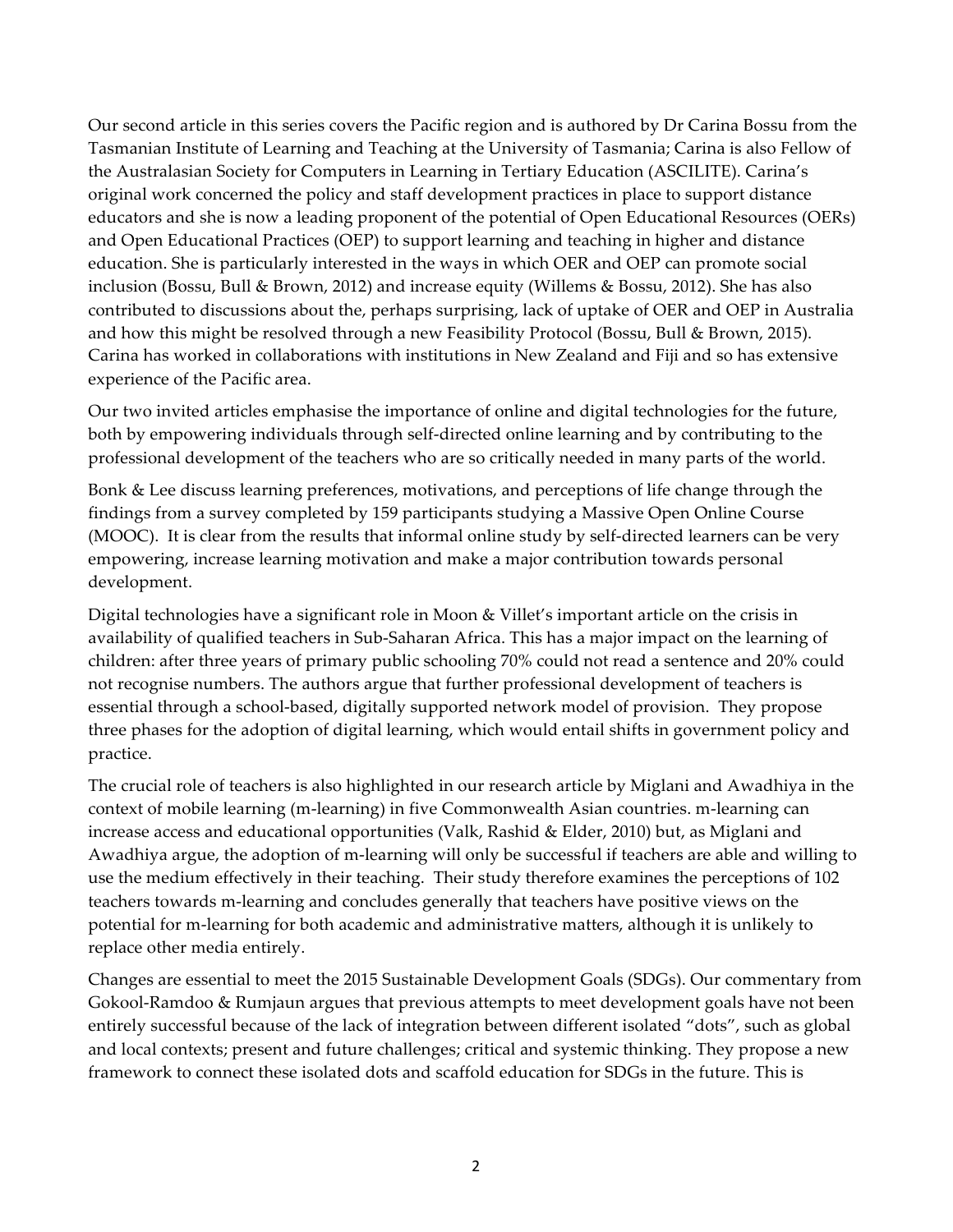through a Sustainable Development-compliant National Qualifications Credit framework (SD-NQCF) informed by a systems approach.

The implications for the instructional design of MOOCs are discussed in our invited article by Bonk and Lee, with the acknowledgement that their sample was predominantly North American. Instructional design in some less well-resourced countries, with low or variable Internet connectivity, remains focussed on print-based materials, as illustrated by our case study by Simui, Mundende, Mwewa, Kakana & Namangala from the University of Zambia. They review the "user-friendliness" of four modules in their Bachelor of Teacher Education programme and discuss the 10 important basic requirements for instructional design. These include font size, interactive engagement and the inclusion of real-life situations.

This issue of *JL4D* illustrates some key themes from very different perspectives. Teacher education features prominently: this includes the critical importance of quality teacher education to meet SDGs (Moon & Villet); involves teachers' ability and willingness to use technologies such as mobile learning (Miglani and Awadhiya); and will also depend on how easy it is for teachers to learn from any technology available, whether print-based or not (Simui et al).

New technologies are also crucial: they can make a major contribution to the professional development of teachers (Moon & Villet) and increase access in Commonwealth Asian countries (Miglani & Awadyiha). Informal online learning can also empower learners and increase their motivation to study (Bonk & Lee).

All articles contribute to the agenda for education for sustainable development, and in particular how it can effectively be implemented; and this is the special focus of our commentary by Gokool-Ramdoo and Ramjaun.

However, as several authors note, it is crucial to have the right leadership, strategies and pedagogies in place to ensure that learning for development takes place. Our articles on leaders in distance education across the world provide some examples of this leadership and we look forward to future articles in the series.

## **Anne Gaskell**

Chief Editor, *Jl4D*

## **References**

- Bossu, C., Bull. D., & Brown, M. (2012). Opening up Down Under: The Role of Open Educational Resources in Promoting Social Inclusion in Australia. *Distance Education*, *33*(2) 151-164.
- Bossu, C., Bull. D., & Brown, M. (2015). Enabling Open Education: A Feasibility Protocol for Australian Higher Education. In C.J. Bonk, M.M. Lee, T.C. Reeves & T.H. Reynolds, *MOOCs and open education around the world.* London: Routledge.
- Tait, A. (2000). Planning Student Support for Open and Distance Learning. *Open Learning: The Journal of Open, Distance and e-Learning, 15*(3), 287-299.
- Tait, A. (2008). What are Open Universities for? *Open Learning: the Journal of Open, Distance and e-Learning, 23*(2) 85-93.